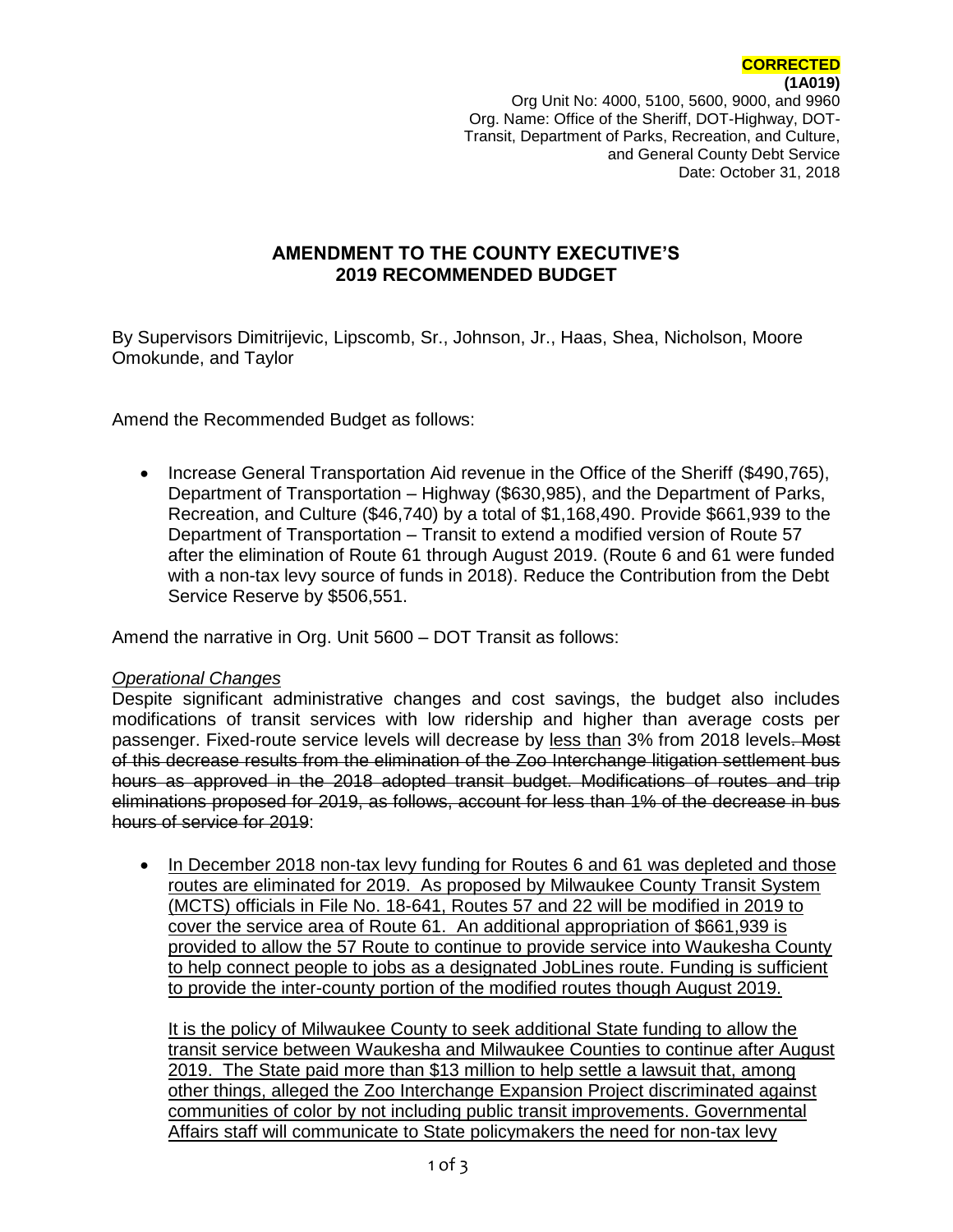# **(1A019)**

Org Unit No: 4000, 5100, 5600, 9000, and 9960 Org. Name: Office of the Sheriff, DOT-Highway, DOT-Transit, Department of Parks, Recreation, and Culture, and General County Debt Service Date: October 31, 2018

funding to continue inter-county transit service to connect workers with jobs. In addition, Government Affairs staff shall discuss with Waukesha County officials opportunities to share in the cost of providing this transit service. Government Affairs staff shall also engage groups supportive of the JobLines including, but not limited to, the Black Health Coalition of Wisconsin (BHCW) and the Milwaukee Inner-City Congregations Allied for Hope (MICAH), in the effort to secure funding to continue the service. Governmental Affairs staff shall also communicate with groups such as the Regional Transit Leadership Council that are dedicated to advancing regional transit through public-private partnership.

The Director of Transportation, working in conjunction with the Managing Director of MCTS and Governmental Affairs staff, will provide a report to the County Board no later than the July 2019 meeting cycle on efforts to secure a non-tax levy source of funds to continue the service into Waukesha County after August 2019.

Amend the narrative in Org. Unit No. 9960 – General County Debt Service as follows:

#### DEBT SERVICE CONTRIBUTIONS

#### Reserve for County Bonds (4703)

The 2019 contribution from the Reserve for County Bonds is \$3,854,104 \$3,347,553, which is a decrease of \$2,700,606 \$3,207,157 compared to the 2018 Adopted Budget.

This amendment would have no tax levy impact.

| Org. No. | <b>Department</b><br>(or Capital<br>Project) | <b>Expenditure</b> | <b>Revenue</b><br>(or Bonds*) | <b>Tax Levy</b> |
|----------|----------------------------------------------|--------------------|-------------------------------|-----------------|
| 4000     | Office of the<br>Sheriff                     | \$0                | \$490,765                     | (\$490,765)     |
| 5100     | DOT-Highway                                  | \$0                | \$630,985                     | (\$630,985)     |
| 5600     | <b>DOT-Transit</b>                           | \$661,939          | \$0                           | \$661,939       |
| 9000     | Parks Department                             | \$0                | \$46,740                      | (\$46,740)      |
| 9960     | <b>General County</b><br><b>Debt Service</b> | \$0                | (\$506,551)                   | \$506,551       |
|          | <b>TOTALS:</b>                               | \$661,939          | \$661,939                     | \$0             |

*If approved, the Adopted Budget narrative shall be modified as needed to reflect this amendment.*

*Note: The DOT-Transit cost is \$695,500, partially offset with \$33,561 in farebox revenue, for a net cost of \$661,939.*